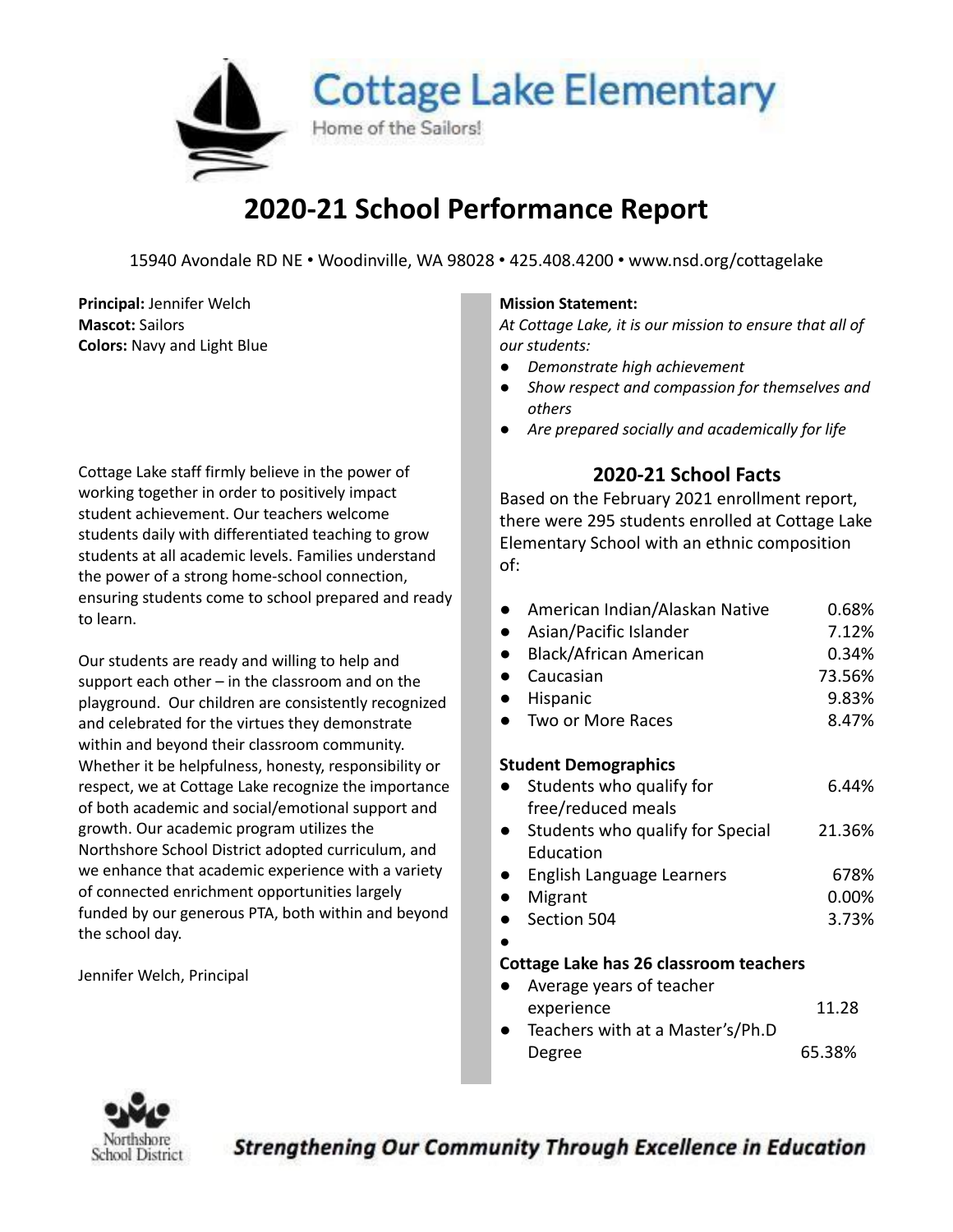**Cottage Lake Elementary** 

●

Home of the Sailors!

#### **Assessments**

Northshore School District administers Smarter Balanced Assessments (SBA) in English/Language Arts (ELA) and math in grades 3-8, SBA ELA in grade 10 and SBA Math in grade 11; Measurements of Student Progress (MSP) in Science for grades 5 and 8; End-of-Course (EOC) in math for grades 9 and 10; and EOC in Biology in grade 10 to students annually in compliance with state and federal laws.

#### **Community Involvement**

We value the extremely strong support of our parents, alumni and community members. Volunteer opportunities, both inside and outside of the classroom are available and our PTA/PTSAs support all of our co-curricular programs.

Contact the school for information on volunteer or PTA/PTSA opportunities.

Our school facilities are available for community use at 425.408.7810.

|              | <b>ELA</b> | <b>Math</b> | <b>Science</b> | <b>ELA</b> | <b>Math</b> | <b>Science</b> |
|--------------|------------|-------------|----------------|------------|-------------|----------------|
|              | $17 - 18$  | $17 - 18$   | $17 - 18$      | 18-19      | 18-19       | $18-9$         |
| Grade 3      | 79.4       | 86.3        | $\ast$         | 65.2       | 70.2        | $\ast$         |
| <b>NSD</b>   | 75         | 76.3        | $\ast$         | 73.8       | 74.9        | $\ast$         |
| <b>State</b> | 55.5       | 57.5        | $\ast$         | 55.4       | 58          | $\ast$         |
| Grade 4      | 84.4       | 77.8        | $\ast$         | 80.0       | 75.6        | $\ast$         |
| <b>NSD</b>   | 73.4       | 72.8        | $\ast$         | 75.4       | 73          | $\ast$         |
| <b>State</b> | 57.3       | 53.8        | $\ast$         | 56.9       | 54          | $\ast$         |
| Grade 5      | 84.1       | 72.7        | 88.6           | 85.7       | 71.4        | 76.2           |
| <b>NSD</b>   | 76         | 68.2        | 74.8           | 60.4       | 66.4        | 71.6           |
| <b>State</b> | 59.2       | 48.5        | 55.1           | 59.2       | 48.3        | 53.2           |

\*\*During the 2019-20 school year no state-wide testing was completed due to school closures. Assessments for the 2020-21 school year were completed in October and November, 2021.



**Strengthening Our Community Through Excellence in Education**